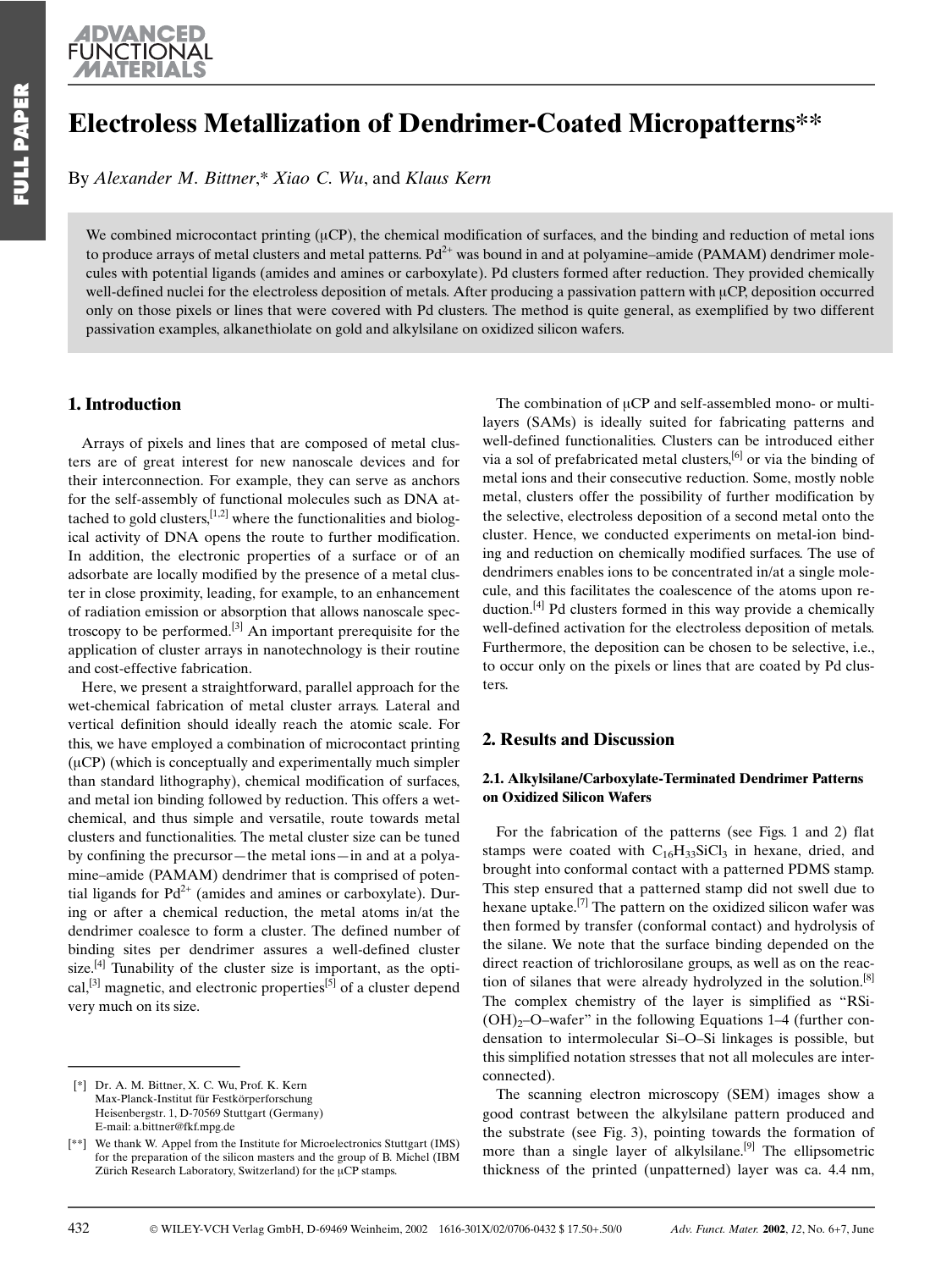

Fig. 1. The HOOC- and  $H_2N$ -terminated dendrimers 1 and 2, employed in this study. Their true shape is nearly spherical. The "active ester", 3, can react with 2 to vield a dendrimer with disulfide termini. R' is the succinimidyl group.



E.g. Cu(EDTA)<sup>2-</sup> + 2 HCHO + 4 OH  $\rightarrow$  Cu + H<sub>2</sub> + 2 H<sub>2</sub>O + 2 HCOO<sup>-</sup> + EDTA<sup>4-</sup>

Fig. 2. Scheme of the metallization process. Dendrimer molecules (here simplified and drawn as disks) adsorb on the non-passivated parts of the surface. Adsorbed metal ions are reduced to clusters that act as nucleation centers for the electroless deposition of a metal layer.

which is about twice the thickness of a single  $C_{16}H_{33}SiCl_3$  layer. The static water contact angle (measured with an unpatterned stamped layer) is close to 110°, indicating the formation of a hydrophobic passivation layer. The transfer was not perfectly homogeneous, which, however, did not interfere with the fol-





Fig. 3. SEM images of an oxidized silicon wafer after  $\mu CP$  of  $C_{16}H_{33}SiCl_3$ . The silane was first transferred to a flat stamp, and from there to a patterned stamp. The pattern should contain several layers, since the SEM image shows a good contrast between alkylsilane layer and substrate.

lowing chemical modification: immersion in an aqueous solution of carboxylate-terminated dendrimer (generation 3.5) caused the binding of dendrimers at the bare surface patches. After rinsing with  $H_2O$ , the surface was placed in contact with a solution of  $Na<sub>2</sub>PdCl<sub>4</sub>$  in HCl. Fresh preparation and immediate use prevented the hydrolysis of the Pd<sup>2+</sup>, which would otherwise result in (unwanted) large chloro-hydroxyl polynuclear complexes.<sup>[10]</sup>  $Pd^{2+}$  bound to the carboxylate as well as the amine and amide groups, and surplus solution was rinsed off with  $H_2O$ . Aqueous NaB $H_4$  was used as the reducing agent.

1. Microcontact printing (flat stamp technique) of RSiCl<sub>3</sub> on oxidized silicon wafers (see text):

 $RSiCl_3 + 2H_2O + HO$ -wafer  $\rightarrow$ " $RSi(OH)_{2}-O$ -wafer" + 3HCl  $(1)$ 

2. Adsorption of G3.5-dendri-COOH (see Fig. 1) on bare areas:

$$
1 + HO-water \rightarrow 1 - HO-water \tag{2}
$$

3. Complex formation between  $Pd^{2+}$  and G3.5-dendri-COOH (also at amine and amide groups):

$$
dendri-(COOH)_2 + Pd^{2+} \rightarrow dendri-(COO)_2 - Pd + 2H^+ \quad (3)
$$

4. Reduction to Pd clusters:

 $4 Pd^{2+} + BH_4 + 10OH^- \rightarrow 4Pd + BO_3^{3-} + 7H_2O$  $(4)$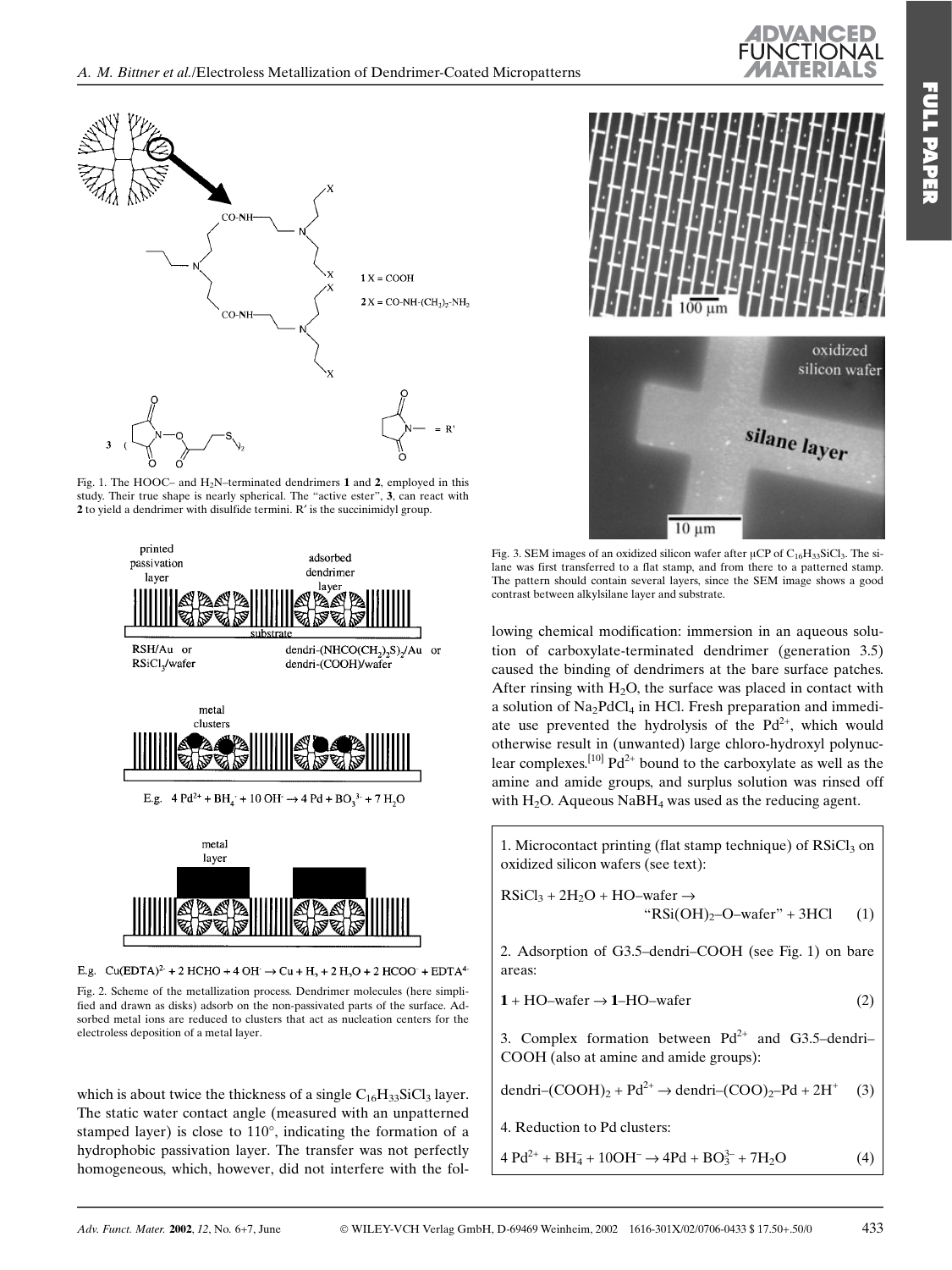

After this treatment, the dendrimer lavers were filled with Pd clusters,  $[11]$  and the layers were easily imaged by atomic force microscopy (AFM). Figure 4 shows that the selectivity was close to 100 %, i.e., the layers (white, 400 nm high) formed exclusively on the bare patches of the substrate; elsewhere the



Fig. 4. Intermittent-contact AFM images of a thick Pd-dendrimer composite (white) on an oxidized silicon wafer surface that was patterned with passivating alkylsilane layers (black). The binding of  $Pd^{2+}$ , and its reduction to Pd, occurred only on the bare parts of the wafer, where a G3.5COOH dendrimer was adsorbed. The images show different areas with different patterns.

alkylsilane molecules hindered the binding of the dendrimer, and thus offered very good protection. Note that the alkylsilane layer was not (or only to a very small extent) attacked by the reducing agent. The surprisingly thick patterns resulted from a high dendrimer concentration and thus multilayer adsorption.<sup>[12]</sup> Due to the slightly acidic pH (the pKs for alkanecarboxylic acids are between 4 and 5), the wafer surface was protonated (OH groups), and the dendrimer was partially protonated: thus hydrogen bonds could form. Both protonated and deprotonated carboxylate groups can easily form hydrogen bonds to OH groups and to each other, thus interconnecting the dendrimer molecules. Due to the flexible shape of the dendrimers, amine groups could also interact with the surface, but protonated tertiary amine groups could not interact strongly with the surface OH groups. Deprotonated amines may compete with carboxylate groups: however, since the molecule has a near-spherical shape in solution, the outer carboxylate surface has at least a kinetic advantage. The same is true for the multilayers. Furthermore, the fact that the multilayers can be subjected to acidic solutions without damage (see below) suggests that deprotonated amines play no major role. UV spectra of dendrimer solutions treated in the same way suggest that no  $Pd^{2+}$  remains after the reduction, although preliminary X-ray photoelectron spectroscopy (XPS) results suggest that a few percent of the Pd molecules are present as  $Pd^{2+}$  (after immersion and transfer to vacuum). Furthermore, we can conclude from the AFM results that the thus formed Pd/dendrimer composites are closely packed, otherwise their extreme height could not be explained. If the intermolecular bonds were weak (loose packing), the AFM tip would be able to move the Pd/ dendrimer composite.

Average roughness analyses from non-contact AFM images suggest that the alkylsilane layers and carboxylate-terminated dendrimers on an oxidized silicon wafer demixed into tens of nanometer-wide domains (Fig. 5). We observed this phenomenon on non-patterned surfaces when they were first immersed,



Fig. 5. Intermittent-contact AFM image of an oxidized silicon wafer surface that was first immersed in 10 mM  $G4NH<sub>2</sub>$  dendrimers for 20 h. The white spots (height lower than 5 nm) were only observed after immersion in 1 mM  $C_{16}H_{33}$  $SiCl<sub>3</sub>$ , in hexane, for 2 h: a clear indication of a demixing phenomenon.

for 20 h, in a  $1 \mu M$  aqueous solution of the dendrimer. A flat topography (roughness below 1 nm) suggests the adsorption of one or more well-spread layers of molecules. After 2 h contact with a 1 mM hexane solution of the silane, we detected patches several nanometers in height (Fig. 5). These can be interpreted as either a thick layer of alkylsilane formed at the defects in the dendrimer layers, or as dendrimers that were shifted from their position since RSiCl<sub>3</sub> binds more strongly to the surface's OH groups. The phenomenon can be compared with the displacement of dendrimers on gold by thiols.<sup>[13]</sup> Domains (patches) form, i.e., the adsorbates are immiscible on this surface. This result is very important when the surface density of the metal-dendrimer clusters must be reduced-a simple dilution strategy (a few dendrimer molecules in a matrix of alkylsilane) would most likely fail. A much different behavior can be expected from alkanethiolates on  $Au$ ,  $[14-16]$  which leads us to a second strategy (see below).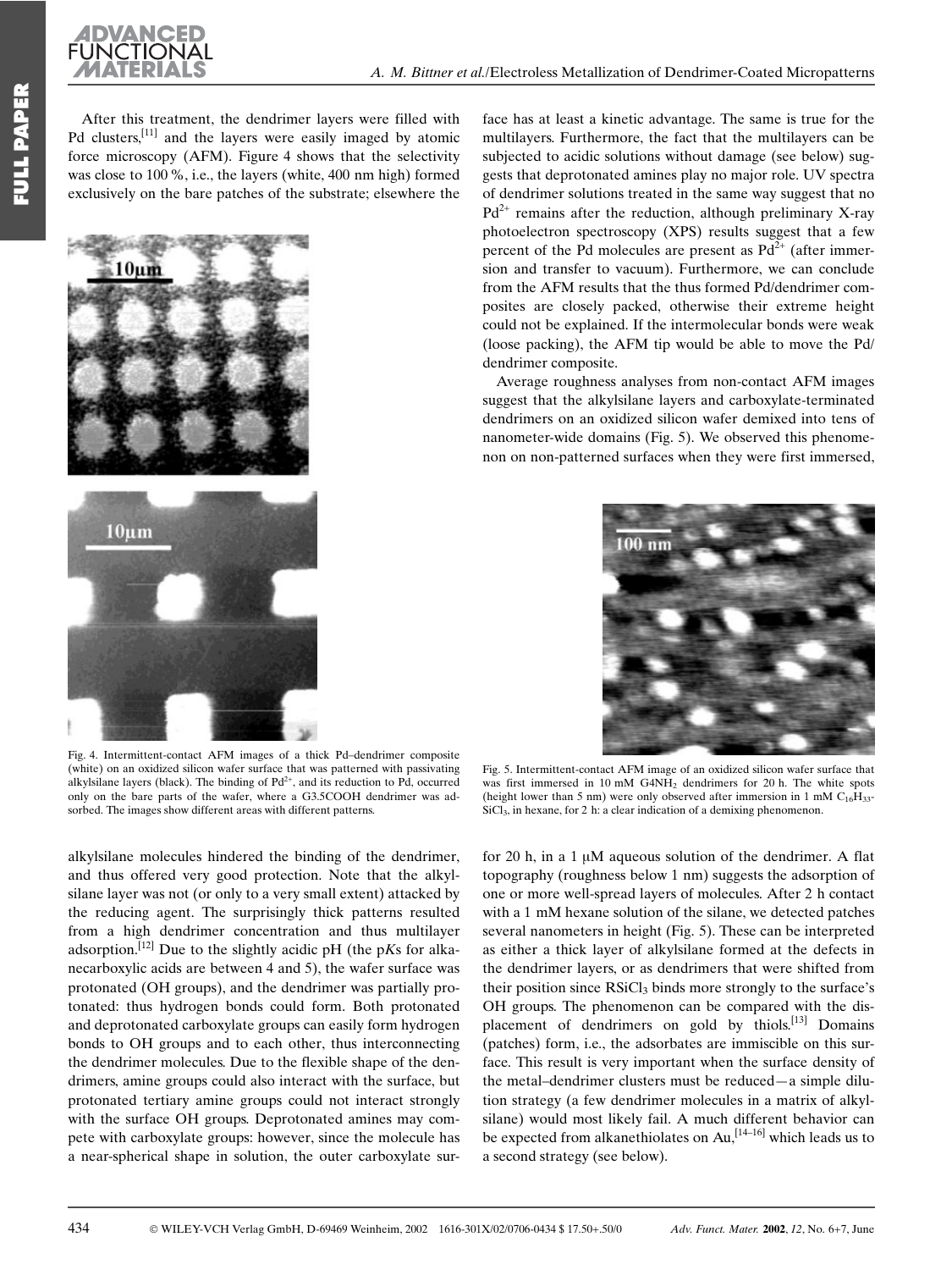## 2.2. Alkanethiolate/Disulfide + Amine-Terminated Dendrimer Patterns on Au

The procedure is explained in the Experimental section (see also Figs. 1 and 2, and Equations 5–10). Stamps were inked with thiol and brought into conformal contact with a gold surface. A pattern was formed by the transfer and reaction of the thiol, and was comprised of a monolayer.<sup>[17]</sup> Since the substrate in this case is conductive, the electrodeposition of Cu should produce a pattern. However, the passivating alkanethiolate layer is damaged when copper is deposited galvanically: indeed, copper readily inserts between thiolate and gold in the underpotential deposition range.<sup>[18-20]</sup> Thus. we exploited the electroless dendrimer-cluster method: $[21]$  an amine-terminated dendrimer (generation 4) was reacted with an active ester that contains a disulfide group. According to the stoichiometric ratio of ester/dendrimer, ca. 20% of the amine end-groups can be transformed to amides with disulfide groups. The latter form a strong bond only with the bare Au surface; it is likely that the disulfide bond is cleaved, since disulfide layers have the same properties as thiolate layers.  $[22]$  The disulfide thus binds to the bare Au, but not to the alkanethiolate layer, upon contact of the solution with the patterned surface. However, we found that this also applies when unmodified dendrimer was used. For the unmodified dendrimer as well as for the disulfide, we can expect a prolate adsorption geometry—the spherical shape was not preserved on the surface, as we proved with scanning tunneling microscopy (STM), where the apparent height of single molecules  $(1 \text{ nm})$  was far below the diameter  $(> 4 \text{ nm})$ . After rinsing with ethanol, the surface was placed in contact with aqueous  $CuSO<sub>4</sub>$ , and then reduced with aqueous NaBH<sub>4</sub>. After this procedure, the dendrimer layer was filled with Cu clusters.<sup>[23]</sup> They are prone to oxidation, and were thus quickly modified by rinsing with  $H_2O$  and by covering the surface with a Cu electroless deposition bath.

A thick layer of copper (see Fig. 6) deposited selectively on the dendrimer-Cu layer, i.e., elsewhere the alkanethiolate hindered the binding (thiolate bonds) of the dendrimer, as well as the binding of  $Cu^{2+}$ . The deposition time was chosen so that the thickness was well above the limit of an optically visible metal layer (several tens of nanometers). That the metal layer remained confined to the pattern, even for very thick layers, is an indirect proof that we indeed produced Cu clusters that acted as catalytic nuclei for the electroless deposition process. Deposition from the same bath on pure gold, or on metal on top of an organic structure, was found to be much faster: this easily led to overgrowth of the pattern. For the slow growth on the dendrimer-Cu layer, it was even more important that the thiolate layer hindered the binding of  $Cu^{2+}$  and/or HCHO. This is also true when electroless Ni is deposited on a patterned passivated Au surface.<sup>[17]</sup> In contrast, copper was deposited electrolessly on areas activated with a Pd catalyst µCPed on a nonconductive oxide. $[24]$ 

1. Microcontact printing of RSH on Au:

$$
RSH + Au \rightarrow RS-Au + 1/2 H_2 \tag{5}
$$

2a. Preparation of disulfide-terminated dendrimer (See Fig.  $1$ :

 $2 + 3 \rightarrow$  dendri-(NHCO(CH<sub>2</sub>)<sub>2</sub>S)<sub>2</sub> + 2R'-OH  $(6)$ 

2b. Adsorption of disulfide-terminated dendrimer on bare areas:

$$
\text{dendri} - (\text{NHCO}(\text{CH}_2)_2\text{S})_2 + \text{Au} \rightarrow
$$
\n
$$
\text{dendri} - (\text{NHCO}(\text{CH}_2)_2\text{S})_2 - \text{Au}
$$
\n(7)

3. Binding of  $Cu^{2+}$  to dendrimer amine groups:

$$
Cu^{2+} + dendri-N \rightarrow Cu^{2+} - N - dendri
$$
 (8)

4. Reduction to Cu clusters:

 $4 Cu^{2+} + BH_4^- + 10OH^- \rightarrow 4Cu + BO_3^{2-} + 7H_2O$  $(9)$ 

5. Electroless deposition of Cu on the Cu clusters:

$$
[Cu(EDTA)]^{2-} + 2HCHO + 4OH^- \rightarrow
$$
  
Cu + H<sub>2</sub> + 2H<sub>2</sub>O + 2HCOO<sup>-</sup> + EDTA<sup>4</sup> (10)

a)



Fig. 6. a) Optical microscopy images of Cu pixels (black) produced by the electroless deposition of Cu on a Au surface modified with disulfide-terminated dendrimers. The gray parts had been passivated by µCP of an alkanethiol. b) Optical microscope images of a Cu pattern (black) produced by the electroless deposition of Cu on a dendrimer-modified Au surface. The gray parts had been passivated by µCP of an alkanethiol. Note that the Cu pattern is black. The choice of the pattern allows the production of Cu lines or pixels (a) or Cu areas separated by passivated gold lines (b), or even both, in a single step.

 $10 \mu m$